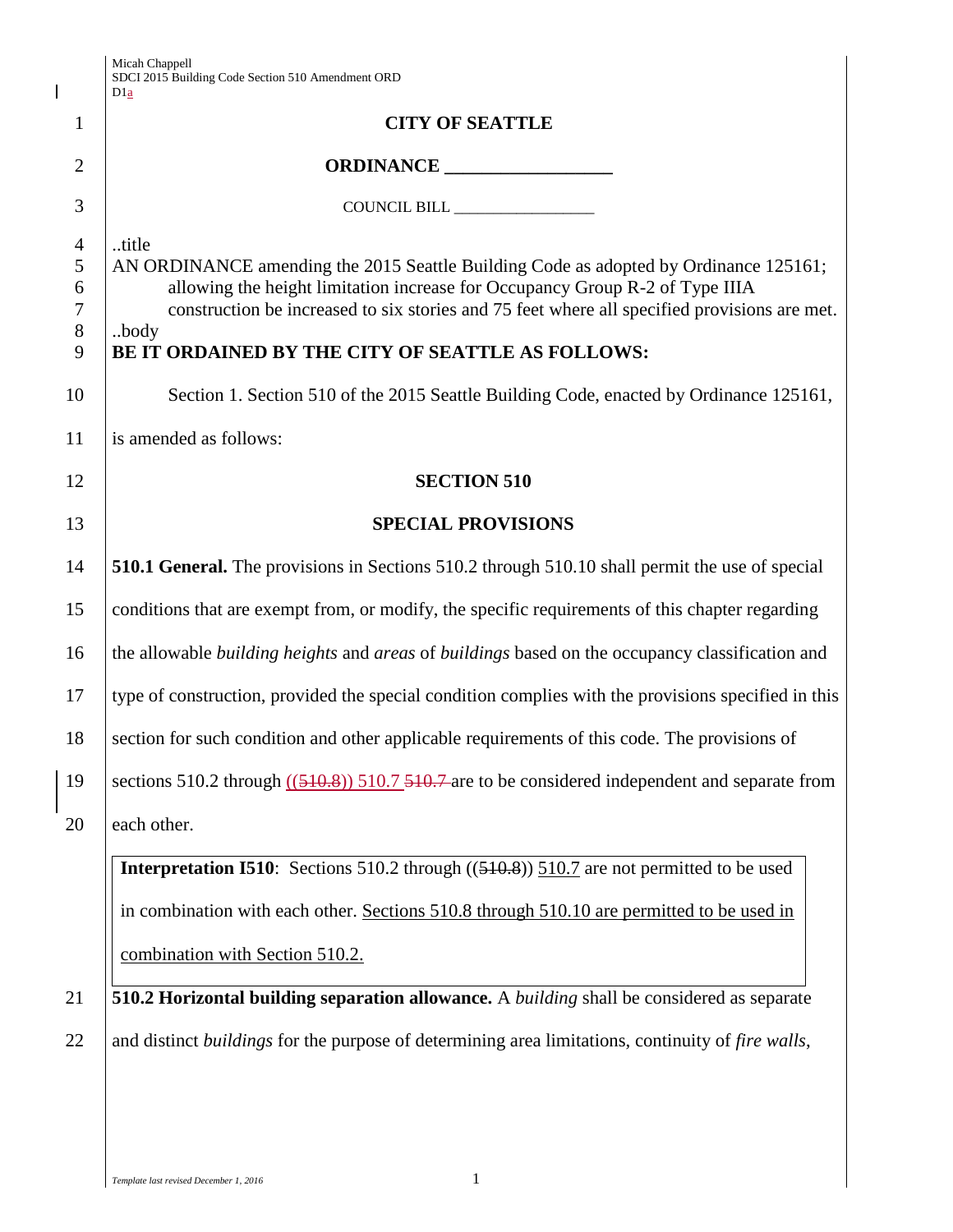limitation of number of *stories* and type of construction where all of the following conditions are 2  $|$  met: 1. The *buildings* are separated with a *horizontal assembly* having a *fire-resistance rating* 4 of not less than 3 hours. 2. The building below and including the *horizontal assembly* is of Type IA construction. 3. *Shaft, stairway, ramp* and escalator enclosures through the *horizontal assembly* shall have not less than a 2-hour *fire-resistance rating* with opening protectives in accordance with 8 | Section 716.5. **Exception:** Where the enclosure walls below the *horizontal assembly* have not less than a 3-hour *fire-resistance rating* with opening protectives in accordance with Section 716.5, the enclosure walls extending above the *horizontal assembly* shall be permitted to have a 1-hour *fire-resistance rating,* provided: 13 13 1. The *building* above the *horizontal assembly* is not required to be of 14 Type I construction; 2. The enclosure connects fewer than four *stories*; and 3. The enclosure opening protectives above the *horizontal assembly* have a *fire protection rating* of not less than 1 hour. 4. *Stairways* permitted to be constructed of wood above the *horizontal assembly* are also permitted to be constructed of wood below the *horizontal assembly*. See Section 202 for the definition of *stairway*. 5. The *building* or buildings above the *horizontal assembly* shall be permitted to have any 22 of the following occupancies: 23 | 5.1. Multiple Group A occupancy uses, each with an occupant load of less 300;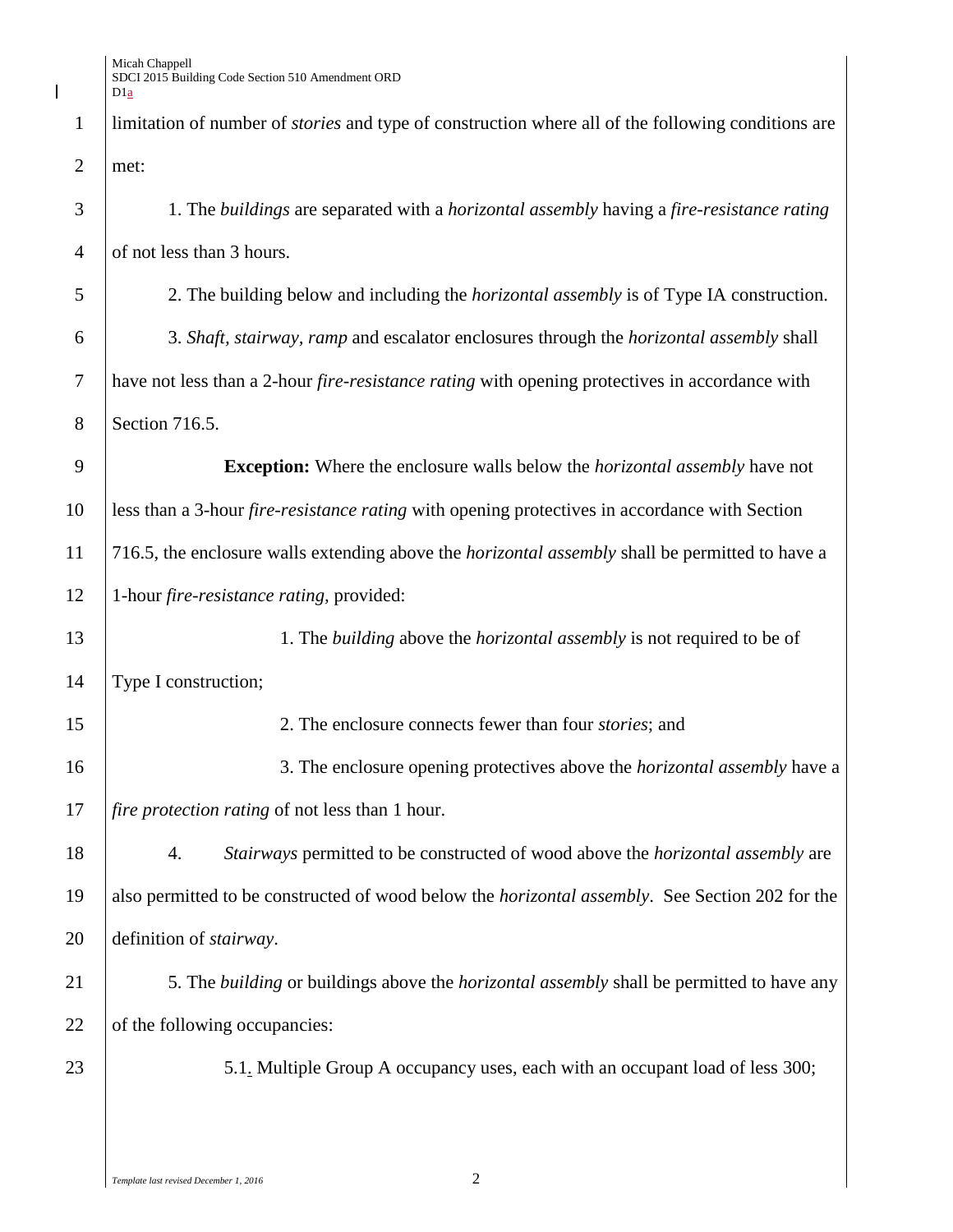|                | Micah Chappell<br>SDCI 2015 Building Code Section 510 Amendment ORD<br>D1a                                |  |  |  |  |
|----------------|-----------------------------------------------------------------------------------------------------------|--|--|--|--|
| 1              | 5.2. Group B;                                                                                             |  |  |  |  |
| $\overline{2}$ | 5.3. Group I-1, Condition 2 licensed care facilities;                                                     |  |  |  |  |
| 3              | 5.4. Group M;                                                                                             |  |  |  |  |
| 4              | 5.5. Group R;                                                                                             |  |  |  |  |
| 5              | 5.6. Group S-2 parking garage used for the parking and storage of private motor                           |  |  |  |  |
| 6              | vehicles; and                                                                                             |  |  |  |  |
| 7              | 5.7. Uses incidental to the operation or serving occupants of the <i>building</i>                         |  |  |  |  |
| 8              | (including entry lobbies, mechanical rooms, storage areas and similar uses).                              |  |  |  |  |
| 9              | 6. The building below the <i>horizontal assembly</i> is permitted to be any occupancy allowed             |  |  |  |  |
| 10             | by this code except Group H.                                                                              |  |  |  |  |
| 11             | 7. The maximum building height in feet (mm) shall not exceed the limits set forth in                      |  |  |  |  |
| 12             | Section 504.3 for the <i>building</i> having the smaller allowable height as measured from the grade      |  |  |  |  |
| 13             | plane.                                                                                                    |  |  |  |  |
| 14             | 8. All portions of the <i>buildings</i> above and below the three-hour <i>horizontal assembly</i> shall   |  |  |  |  |
| 15             | be protected throughout with an <i>automatic sprinkler system</i> that complies with Section 903.3.1.1.   |  |  |  |  |
| 16             | 9. Occupied floors shall be not more than 75 feet above the lowest level of fire                          |  |  |  |  |
| 17             | department vehicle access.                                                                                |  |  |  |  |
| 18             | <b>Interpretation</b> $((1509.2))$ <b>I510.2:</b> For the purpose of this item, occupied roof decks are   |  |  |  |  |
| 19             | considered floors used for human occupancy if the occupant load of the deck is 10 or more on              |  |  |  |  |
| 20             | the roof of a building not equipped with an <i>automatic sprinkler system</i> or where the occupant       |  |  |  |  |
| 21             | load is 50 or more on the roof of a building that is equipped with an <i>automatic sprinkler system</i> . |  |  |  |  |
|                |                                                                                                           |  |  |  |  |

 $\overline{\phantom{a}}$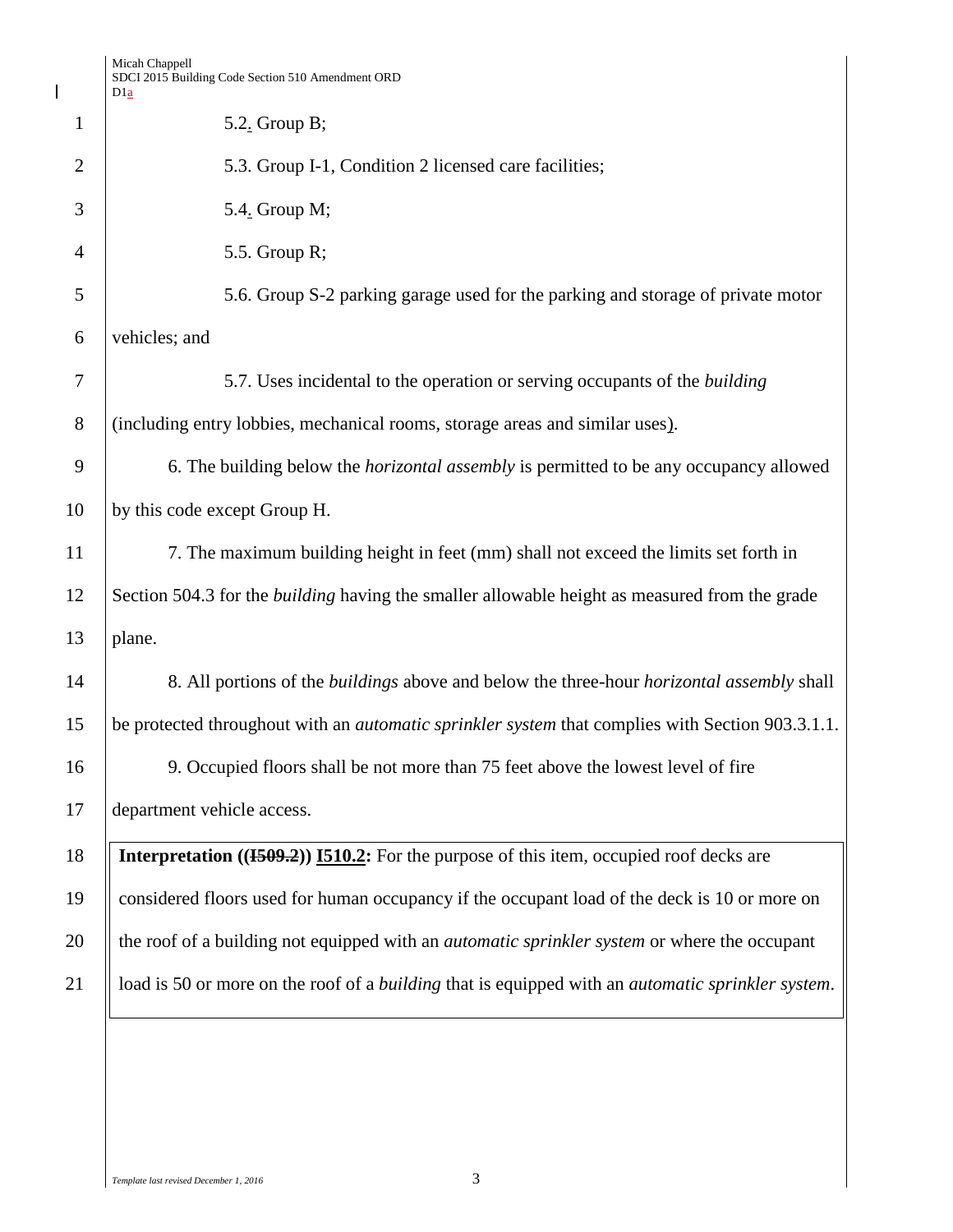1 10. Where the structure above the horizontal assembly is of Type V construction, and the 2 Structure or any portion of the structure is 7 stories above grade plane in height, all interior exit stairways shall be pressurized in accordance with Section 909.20 for low-rise stairways.

4 11. Where the structure above the horizontal assembly is not of Type V construction, interior exit stairways that connect more than 6 stories above the level of exit discharge for the stairway shall be pressurized in accordance with Section 909.20 for low-rise stairways.

\* \* \*

 **((510.5)) 510.9 Group R-1 and R-2 buildings of Type IIIA construction.** The height limitation for *buildings* of Type IIIA construction in Groups R-1 and R-2 shall be increased to six *stories* and 75 feet (22 860 mm) where the first-floor assembly above the *basement* has a *fire- resistance rating* of not less than 3 hours and the floor area is subdivided by 2-hour fire-resistance-rated *fire walls* into areas of not more than 3,000 square feet (279 m2).

 **((510.6)) 510.5 Group R-1 and R-2 buildings of Type IIA construction.** The height limitation for buildings of Type IIA construction in Groups R-1 and R-2 shall be increased to nine *stories* and 100 feet (30 480 mm) where the building is separated by not less than 50 feet (15 240 mm) from any other building on the *lot* and from *lot lines*, the *exits* are segregated in an area enclosed by a 2-hour fire-resistance-rated *fire wall* and the first floor assembly has a *fire-resistance* rating of not less than 1 ½ hours.

 **((510.7)) 510.6 Open parking garage beneath Groups A, I, B, M and R.** *Open parking garages* constructed under Groups A, I, B, M and R shall not exceed the height and area limitations permitted under Section 406.5. The height and area of the portion of the *building* above the *open parking garage* shall not exceed the limitations in Section 503 for the upper occupancy. The height, in both feet and *stories*, of the portion of the building above the *open*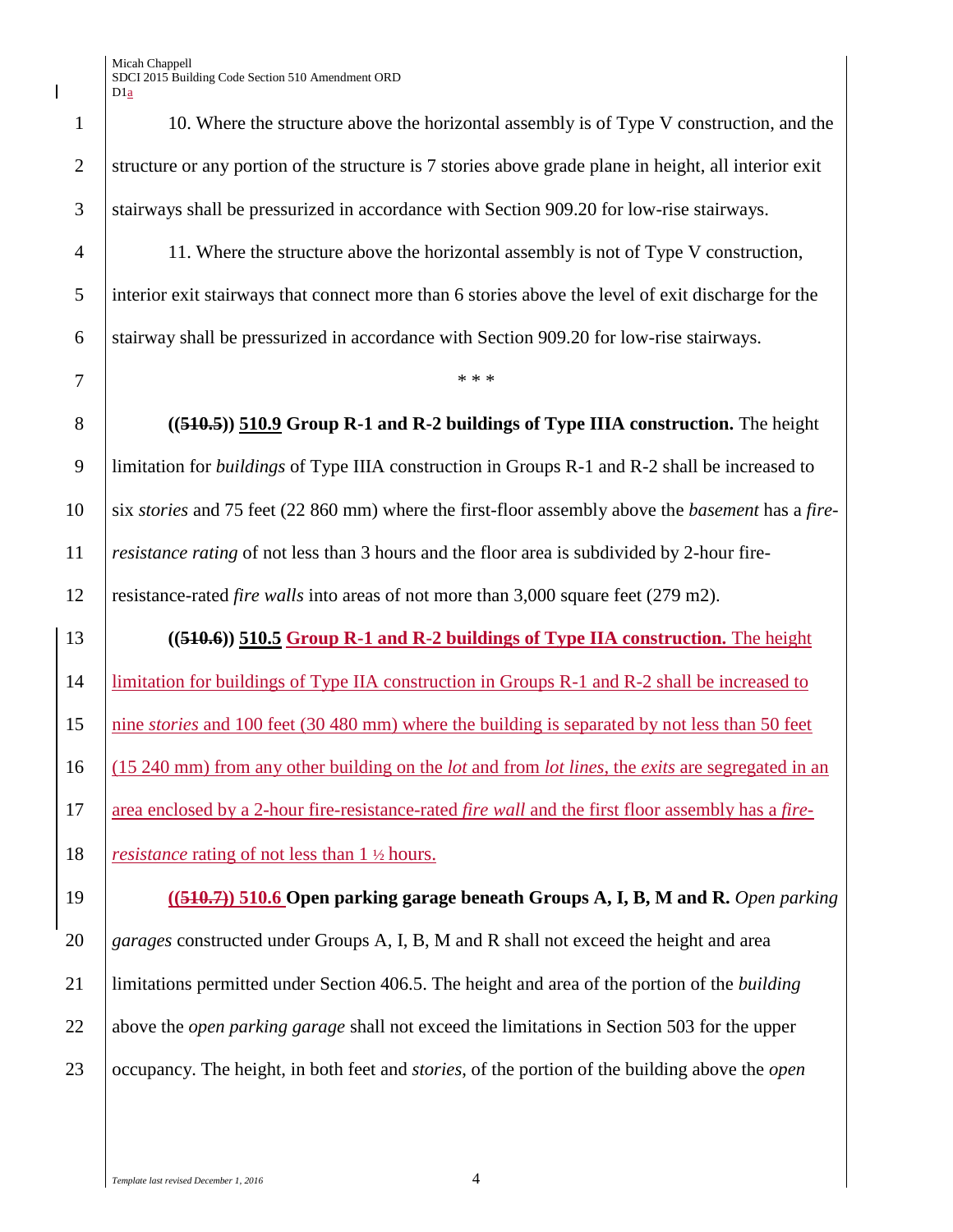*parking garage* shall be measured from *grade plane* and shall include both the *open parking garage* and the portion of the *building* above the parking garage.

 **((510.76.1)) 510.65.1 Fire separation.** *Fire barriers* constructed in accordance with Section 707 or *horizontal assemblies* constructed in accordance with Section 711 between the parking occupancy and the upper occupancy shall correspond to the required *fire-resistance rating* prescribed in Table 508.4 for the uses involved. The type of construction shall apply to each occupancy individually, except that structural members, including main bracing within the open parking structure, which is necessary to support the upper occupancy, shall be protected with the more restrictive fire-resistance-rated assemblies of the groups involved as shown in Table 601. *Means of egress* for the upper occupancy shall conform to Chapter 10 and shall be separated from the parking occupancy by *fire barriers* having not less than a 2-hour *fire- resistance rating* as required by Section 707 with *self-closing* doors complying with Section 716 or *horizontal assemblies* having not less than a 2-hour *fire-resistance rating* as required by Section 711, with *self-closing* doors complying with Section 716. *Means of egress* from the *open parking garage* shall comply with Section 406.5.

 **((510.87)) 510.76 Group B or M buildings with Group S-2 open parking garage above.** Group B or M occupancies located below a Group S-2 *open parking garage* of a lesser type of construction shall be considered as a separate and distinct building from the Group S-2 *open parking garage* for the purpose of determining the type of construction where all of the **following conditions are met:** 

 1. The buildings are separated with a *horizontal assembly* having a *fire-resistance rating* of not less than 2 hours.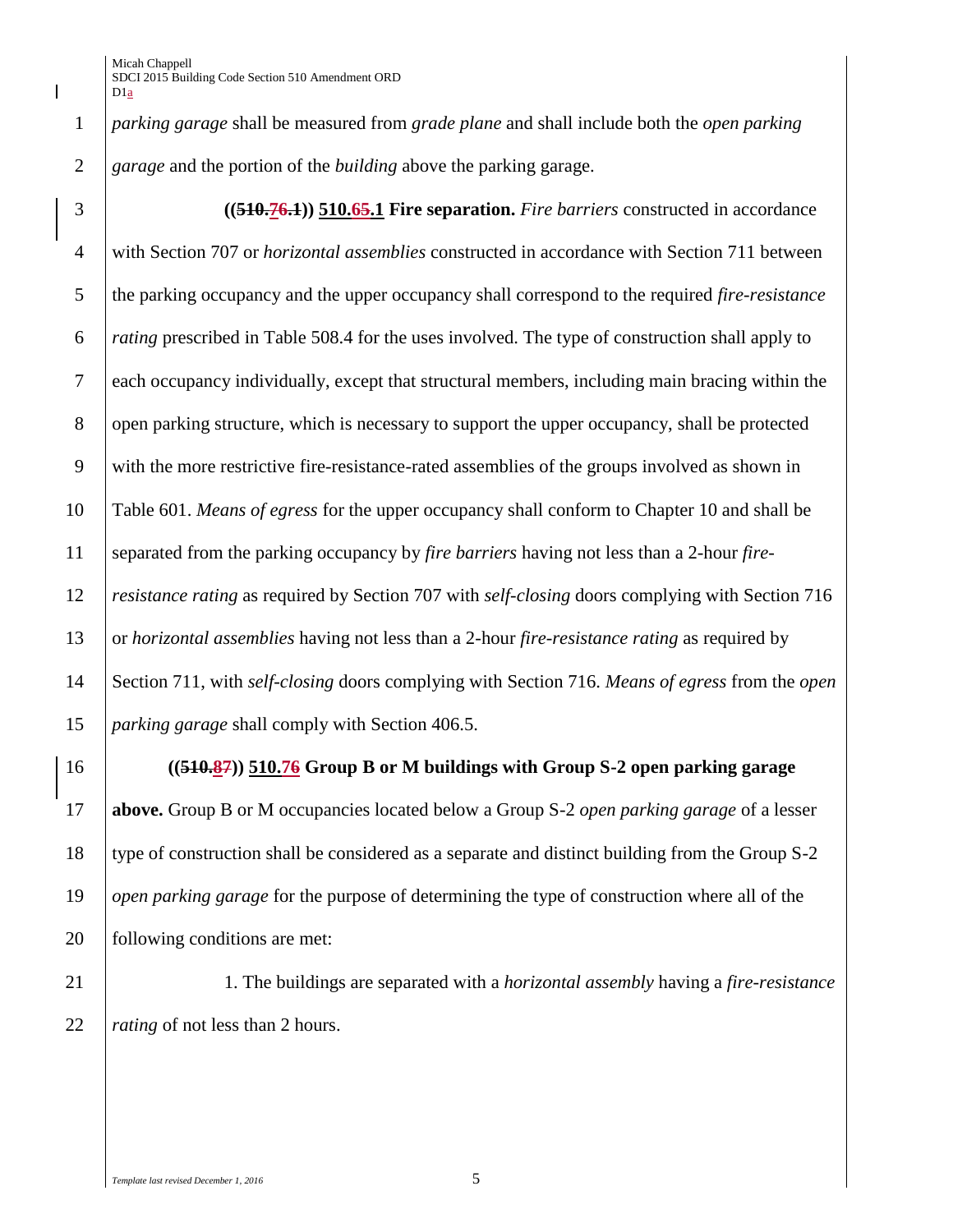$\begin{array}{c} \hline \end{array}$ 

| $\mathbf{1}$   | 2. The occupancies in the building below the <i>horizontal assembly</i> are limited to                              |  |  |  |
|----------------|---------------------------------------------------------------------------------------------------------------------|--|--|--|
| $\overline{2}$ | Groups B and M.                                                                                                     |  |  |  |
| 3              | 3. The occupancy above the <i>horizontal assembly</i> is limited to a Group S-2 <i>open</i>                         |  |  |  |
| $\overline{4}$ | parking garage.                                                                                                     |  |  |  |
| 5              | 4. The building below the <i>horizontal assembly</i> is of Type IA construction.                                    |  |  |  |
| 6              | <b>Exception:</b> The <i>building</i> below the <i>horizontal assembly</i> shall be permitted to be                 |  |  |  |
| $\tau$         | of Type IB or II construction, but not less than the type of construction required for the Group S-                 |  |  |  |
| $8\,$          | 2 open parking garage above, where the building below is not greater than one story in height                       |  |  |  |
| 9              | above grade plane.                                                                                                  |  |  |  |
| 10             | 5. The height and area of the building below the horizontal assembly does not                                       |  |  |  |
| 11             | exceed the limits set forth in Section 503.                                                                         |  |  |  |
| 12             | 6. The height and area of the Group S-2 open parking garage does not exceed the                                     |  |  |  |
| 13             | limits set forth in Section 406.5. The height, in both feet and stories, of the Group S-2 open                      |  |  |  |
| 14             | parking garage shall be measured from grade plane and shall include the building below the                          |  |  |  |
| 15             | horizontal assembly.                                                                                                |  |  |  |
| 16             | 7. Exits serving the Group S-2 open parking garage discharge directly to a street                                   |  |  |  |
| 17             | or <i>public way</i> and are separated from the <i>building</i> below the <i>horizontal assembly</i> by 2-hour fire |  |  |  |
| 18             | barriers constructed in accordance with Section 707 or 2-hour <i>horizontal assemblies</i> constructed              |  |  |  |
| 19             | in accordance with Section 711, or both.                                                                            |  |  |  |
| 20             | $((510.9))$ 510.8 Multiple buildings above a horizontal assembly. Where two or more                                 |  |  |  |
| 21             | buildings are provided above the <i>horizontal assembly</i> separating a Group S-2 parking garage or                |  |  |  |
| 22             | <i>building</i> below from the <i>buildings</i> above in accordance with the special provisions in Section          |  |  |  |
| 23             | 510.2, 510.3 or $((510.8))$ 510.7, the buildings above the <i>horizontal assembly</i> shall be regarded as          |  |  |  |
|                |                                                                                                                     |  |  |  |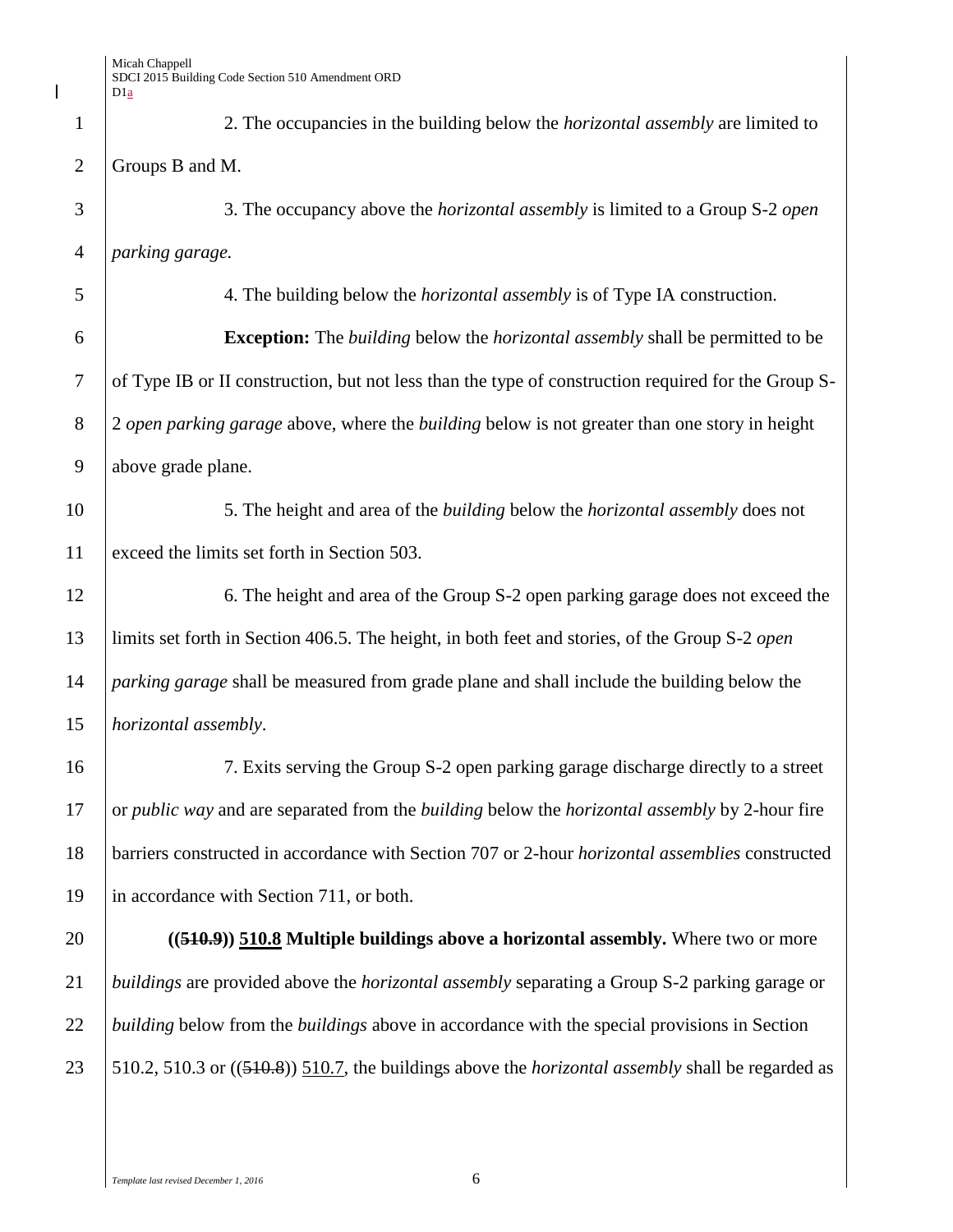$\overline{\phantom{a}}$ 

| $\mathbf{1}$   | separate and distinct buildings from each other and shall comply with all other provisions of this        |  |  |  |  |
|----------------|-----------------------------------------------------------------------------------------------------------|--|--|--|--|
| $\overline{2}$ | code as applicable to each separate and distinct building.                                                |  |  |  |  |
| 3              | 510.10 Group R-2 buildings of Type IIIA construction. The height limitation for                           |  |  |  |  |
| $\overline{4}$ | buildings of Type IIIA construction in Group R-2 shall be increased to six <i>stories</i> and 75 feet (22 |  |  |  |  |
| 5              | 860 mm) where all of the following conditions are met:                                                    |  |  |  |  |
| 6              | 1. The first story of Type IIIA construction is separated from stories above with a                       |  |  |  |  |
| $\tau$         | horizontal assembly having a fire-resistance rating of not less than 2 hours.                             |  |  |  |  |
| 8              | 2. All stories of Type IIIA construction greater than 6,000 gross square feet shall                       |  |  |  |  |
| 9              | be subdivided into compartments, by 2-hour fire-resistance rated fire walls, with areas of not            |  |  |  |  |
| 10             | more than 12,000 gross square feet.                                                                       |  |  |  |  |
| 11             | 3. Each compartment shall have an enclosed <i>exit access stairway</i> , and a standpipe                  |  |  |  |  |
| 12             | system in accordance with Section 905.                                                                    |  |  |  |  |
| 13             | 4. Unprotected vertical openings, including unenclosed <i>exit access stairways</i> ,                     |  |  |  |  |
| 14             | shall not penetrate floor/ceiling assemblies between stories of Type IIIA construction or between         |  |  |  |  |
| 15             | stories of Type IIIA and Type IA construction.                                                            |  |  |  |  |
| 16             | 5. Mezzanines shall not be allowed in any story of the Type IIIA construction.                            |  |  |  |  |
| 17             | <u>6. The maximum total design <i>dead load</i> shall be 50psf for all roof areas above the</u>           |  |  |  |  |
| 18             | sixth story of Type IIIA construction.                                                                    |  |  |  |  |
|                | Note: The <i>dead load</i> shall be calculated as specified in Chapter 2 and Section                      |  |  |  |  |
|                | 1607.12.3.1.                                                                                              |  |  |  |  |
| 19             |                                                                                                           |  |  |  |  |
|                | Note: The maximum total design <i>dead load</i> of 50psf is permitted to be applied over the              |  |  |  |  |

entire roof area above the sixth story of Type IIIA construction.

*Template last revised December 1, 2016* 7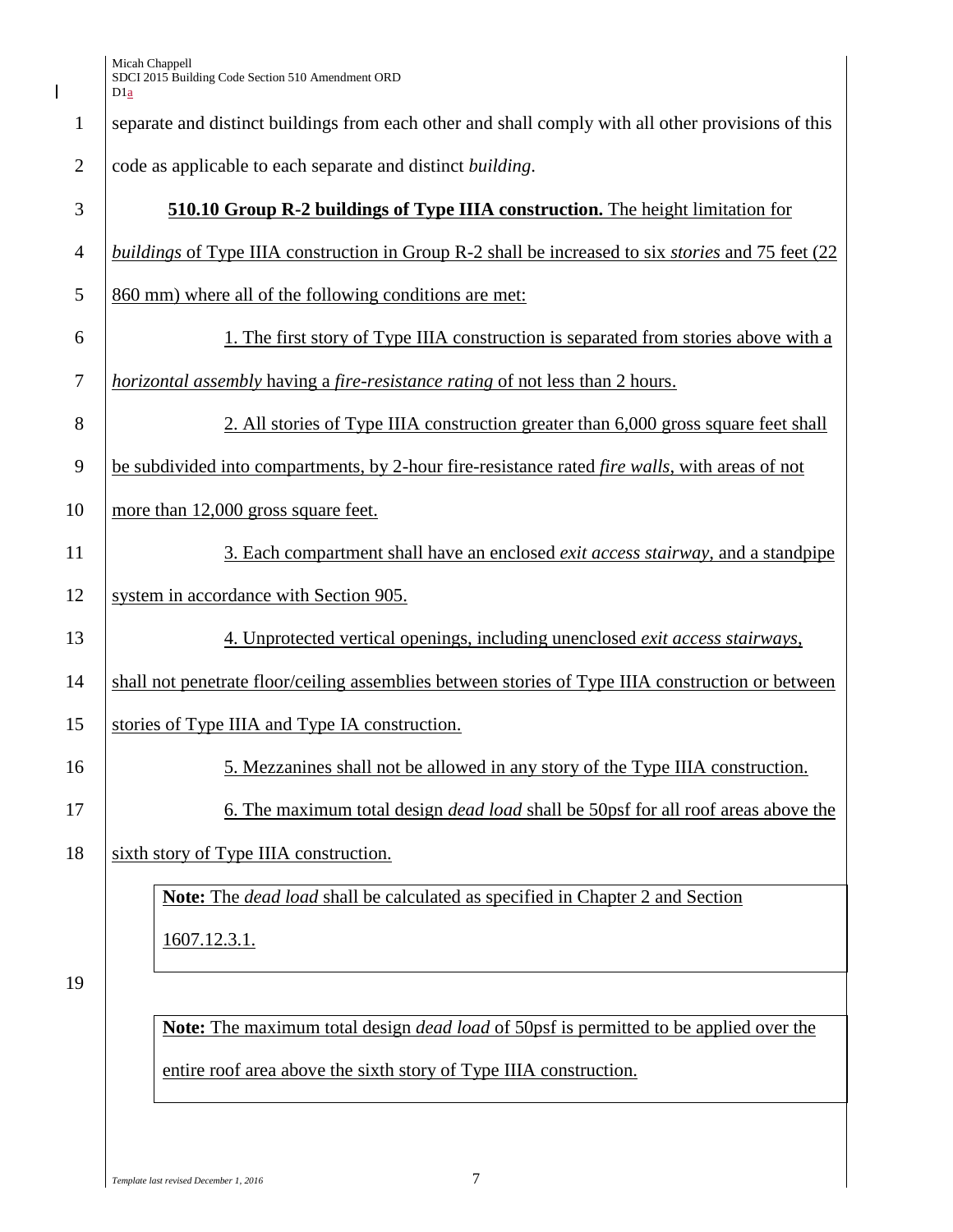1